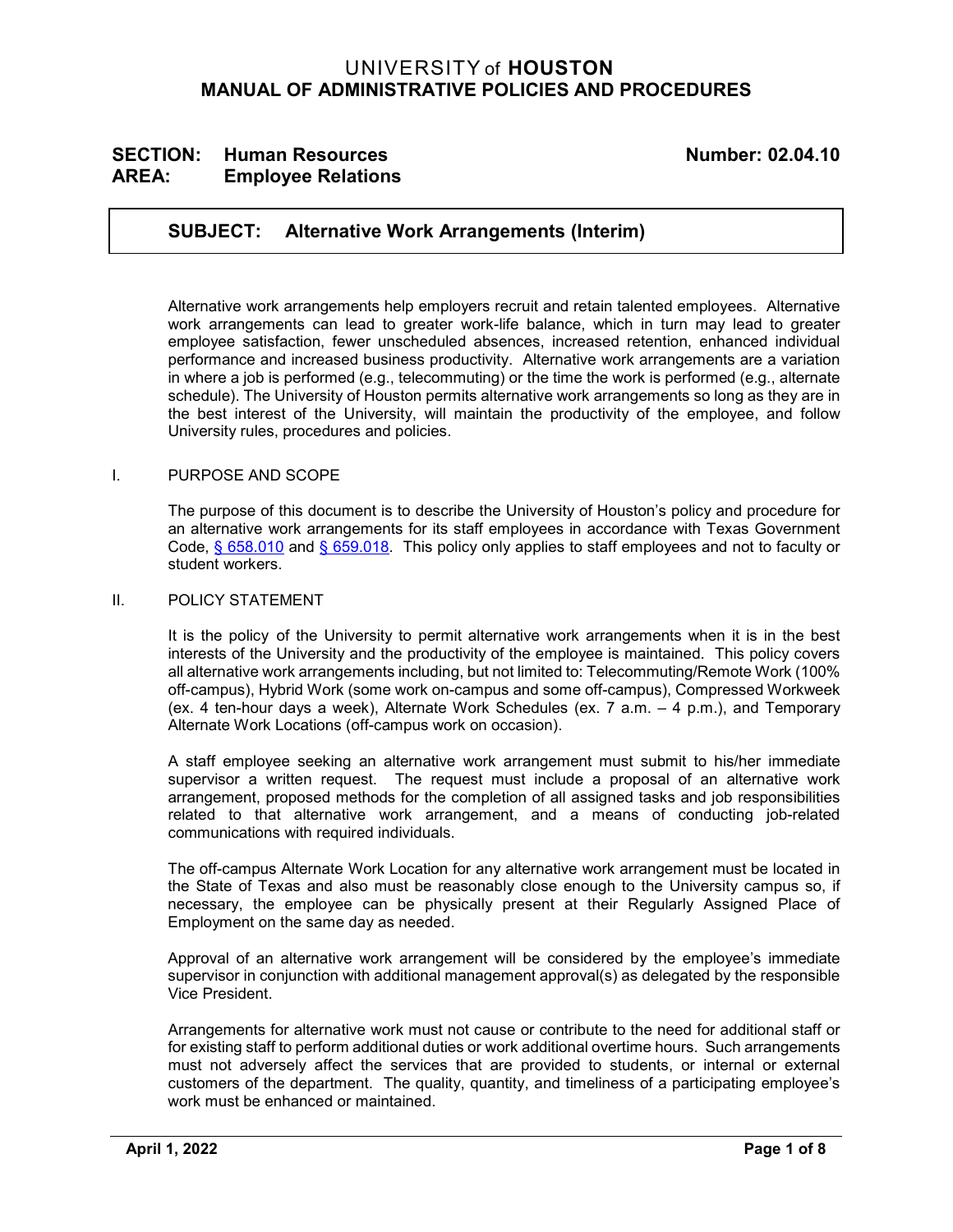Arrangements for an alternative work location must be reviewed at least annually to assess continued feasibility in light of any reduction in the employee's productivity, changes in work needs or service to students or internal or external customers. The availability of an alternative work arrangement is not intended to replace a department's regular hours of operation.

The alternative work arrangement is voluntary and does not change the conditions of employment or required compliance with University policies and procedures. The alternative work arrangement does not alter an employee's at-will status. All existing terms and conditions of employment, including but not limited to the position description, salary, benefits, vacation, sick leave, and overtime remain the same.

#### III. DEFINITIONS

- A. Regularly Assigned Place of Employment (Principal Location): The location on the University campus where an employee usually and customarily reports for work. The Regularly Assigned Place of Employment is considered an employee's workstation for all pay, leave, and travel purposes.
- B. Alternative Work Arrangement Agreement: A written agreement setting forth the terms of the agreed upon alternate work arrangement.
- C. Alternate Work Locations: Approved work locations other than the employee's Regularly Assigned Place of Employment where official University business is performed. Such locations may include, but are not limited to, employee's home and satellite offices. Work locations must be disclosed and approved as part of the Alternative Work Arrangement Agreement. Work locations must be located in the State of Texas and also must be reasonably close enough to the University campus so, if necessary, the employee can be physically present at their Regularly Assigned Place of Employment on the same day as needed.
- D. Work Schedule: The employee's hours of work at the Regularly Assigned Place of Employment or off-campus at an Alternate Work Location.
- E. Telecommuting/Remote Work: The performance of normal work duties 100% remotely by an employee at a location away from the employee's Regularly Assigned Place of Employment. This off-campus location is most often the employee's home, but can also be a satellite office or, if traveling, a virtual office. Positions eligible for 100% remote work must be classified as such by Human Resources in conjunction with the responsible Vice President. Requests for positions classified as 100% remote must be approved by the responsible Vice President.
- F. Hybrid Work: The performance of normal work duties both on-campus at the employee's Regularly Assigned Place of Employment where official University business is performed and off-campus at an Alternate Work Location. Hybrid Work can occur at an Alternate Work Location for up to two days per week or, for part-time employees, up to 40% of their hours. Hybrid Work must be approved by the responsible Vice President.
- G. Compressed Workweek: The scheduling of a traditional 40-hour work week into fewer than five full days by adjusting the number of hours worked per day. An example of a compressed schedule is working four ten-hour days with one full day off each week. A Compressed Workweek requires approval as delegated by the responsible Vice President.
- H. Alternate Work Schedules: A modified Work Schedule with variable arrival, departure and/or lunch times. It is typically designed to enable employees to come in earlier or leave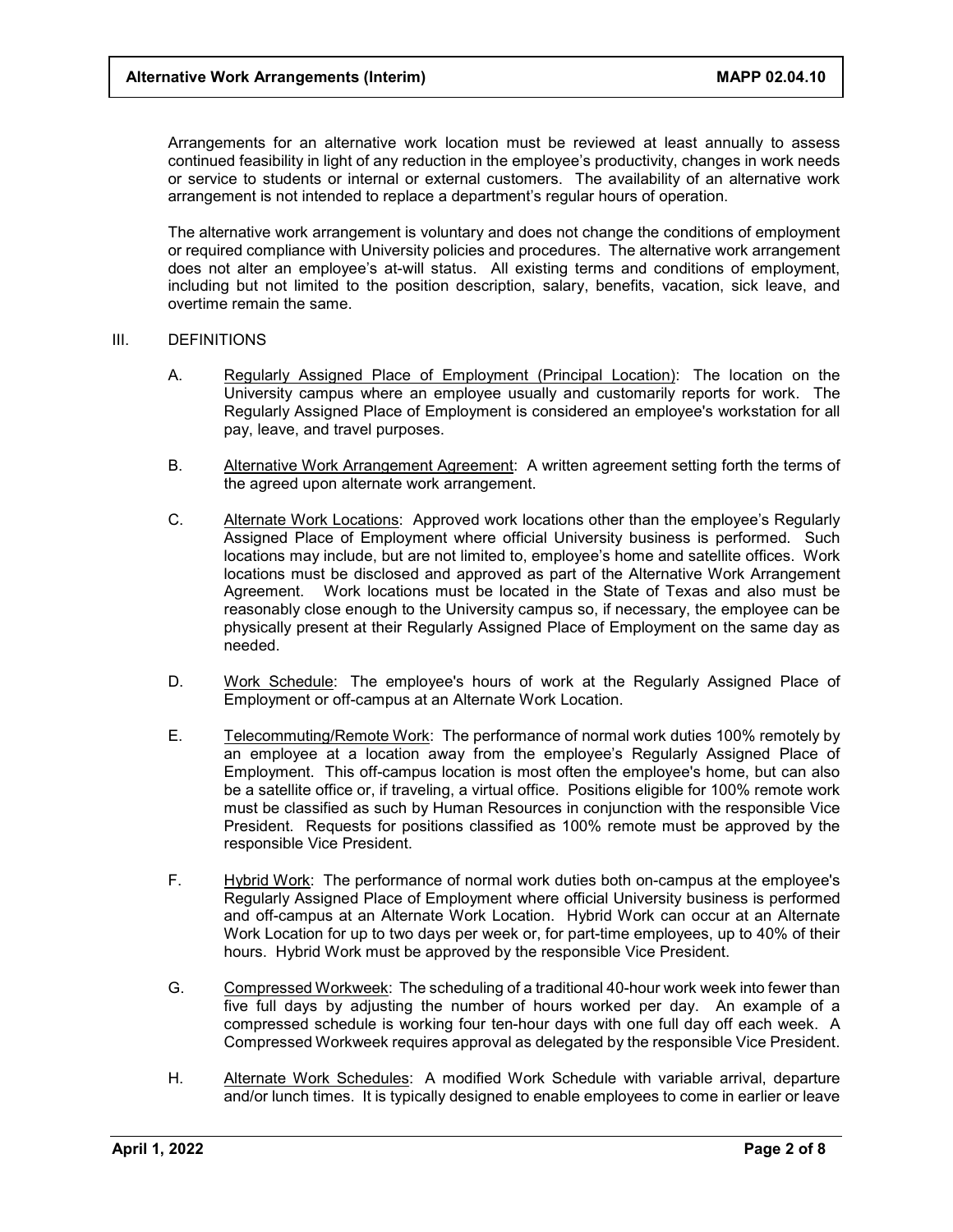later than the organization's normal hours of operation. This approach enables the department to ensure necessary office coverage, customer service, and staff interactions are maintained during the core hours. Alternate Work Schedules require approval as delegated by the responsible Vice President.

I. Temporary Alternate Work Locations: The occasional unscheduled performance of normal work duties remotely by an employee at an Alternate Work Location. Temporary Alternate Work Locations require approval as delegated by the responsible Vice President.

## IV. EMPLOYEE ELIGIBILITY AND POSITION REQUIREMENTS

To be eligible for participation in an alternative work arrangement, an employee must hold a position within a work group or unit which, according to their supervisor, lends itself to flexibility in location or schedule.

Positions that may be considered for alternative work arrangements are those that:

- A. Have job functions that can be performed at a location other than the employee's Regularly Assigned Place of Employment without diminishing the quality of the work or disrupting the productivity of a unit;
- B. Do not require an employee's presence at the Regularly Assigned Place of Employment on a daily or routine basis;
- C. Allow for the employee to be as effectively supervised as they would be if the job functions were performed at the Regularly Assigned Place of Employment;
- D. Have an emphasis on the electronic production and/or exchange of information by means of computers, modems, fax machines or phones;
- E. Involve measurable or quantifiable work product; and
- F. Have minimal or flexible need for specialized materials or equipment available only at the Regularly Assigned Place of Employment.

Positions that are not suited to alternative work arrangements are those that:

- A. Require regular face-to-face contact with a supervisor, other employees, members of the University community, or the public; or
- B. Require routine access to information or materials that are available only at the Regularly Assigned Place of Employment.

A non-exempt employee must maintain a 40-hour workweek. An employee who is exempt under the Fair Labor Standards Act (FLSA) must maintain either a 40-hour workweek or an 80-hour schedule over two consecutive workweeks. An Alternate Work Schedule does not reduce the hours that an exempt employee must work to complete the job requirements. An employee who is in a position that is determined to be eligible for an Alternate Work Location is allowed to request work at a location other than their Regularly Assigned Place of Employment for up to two days a week, subject to approval as delegated by the responsible Vice President.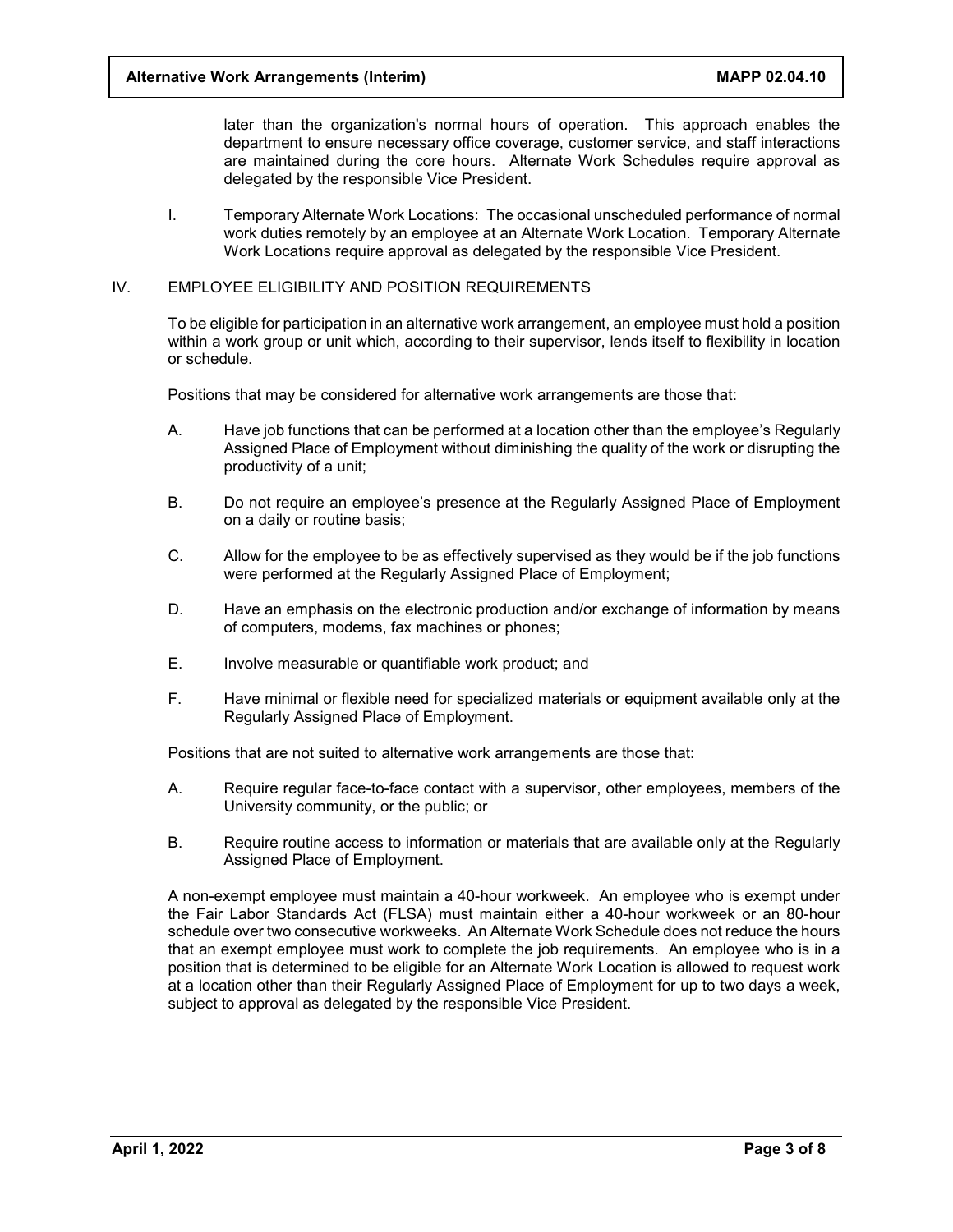## V. EMPLOYEE RESPONSIBILITIES

Where employees are working pursuant to an alternative work arrangement, **employees must:**

- A. Be responsible for making sure they have access to any resources necessary to perform any assigned activity when working from a location other than the employee's Regularly Assigned Place of Employment.
- B. Have access to a computer and telephone that they are willing to use for University business. The location away from the employee's Regularly Assigned Place of Employment must be safe and free of all hazards. This location must also have access to electrical outlets, a cellular network or landline phone access, and internet connectivity. This location must be free from non-work related events and activities that would disrupt or interfere with work.
- C. Be able to complete any task assigned in a location at which any confidential and/or sensitive information or data can be kept safe and secure. Also, understand that no confidential or proprietary information or data can be downloaded or otherwise placed or maintained on a non-University device or equipment.
- D. Be available for communication and contact during the Work Schedule as if they would be if working at their Regularly Assigned Place of Employment. Employees and their supervisors shall agree on how their communications shall be handled. During the agreed upon Work Schedule, it is expected that the participating employee shall be available for contact by phone, e-mail, or video conferencing.
- E. When operational needs require, be willing to report to the Regularly Assigned Place of Employment upon the supervisor's request. Employees will be given as much advance notice as feasible under the circumstances presented.
- F. Be willing and able to securely dispose of any confidential and/or sensitive information.
- G. Discuss with their supervisor any change to the alternative work arrangement once it is established, including termination of the arrangement.
- H. Understand that all University policies apply to any alternative work arrangement, including whether the employee is performing Telecommuting/Remote Work, performing Hybrid Work, working a Compressed Workweek, working Alternate Work Schedules, and/or working at Temporary Alternate Work Locations. This includes having a performance evaluation completed each year.
- I. Understand that all leave policies and procedures continue to apply regardless whether the work is being performed at their Regularly Assigned Place of Employment or at an Alternative Work Location.
- J. Understand that information or data related to University business is subject to collection and review by the University.

## VI. SUPERVISOR RESPONSIBILITIES AND CONSIDERATIONS

A. Upon receipt of an employee's written request for an alternative work arrangement, the immediate supervisor must review the request to determine the employee's eligibility as authorized by the employee's responsible Vice President, and evaluate department issues/needs that may be impacted by the alternative work arrangement.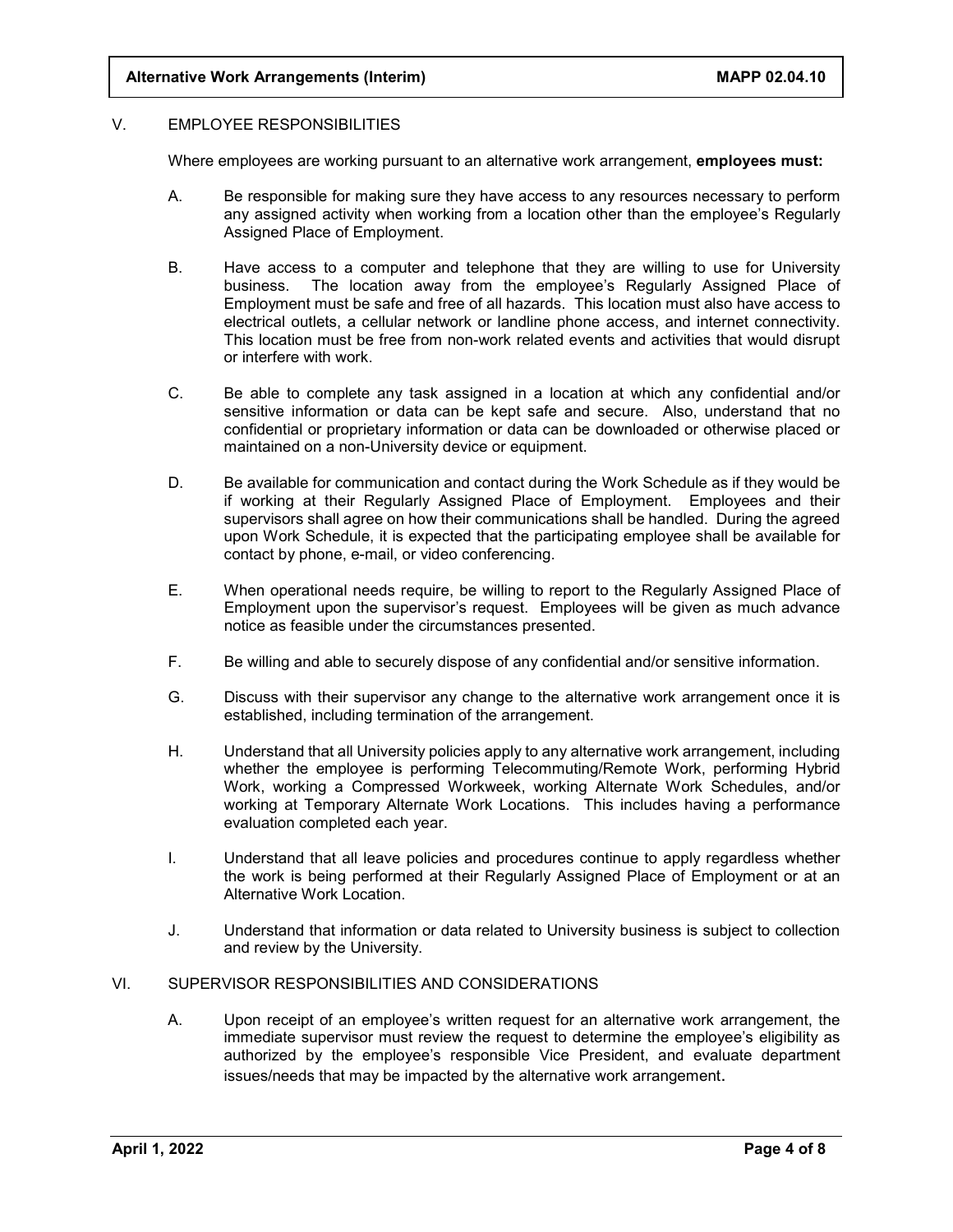- B. Be responsible for confirming that the employee has access to any resources necessary to perform any assigned activity when working from an Alternate Work Location.
- C. It is within the discretion of the immediate supervisor, the supervisor's manager, and/or responsible Vice President to deny the employee's alternative work arrangement request in its entirety.

Supervisors should consider the following criteria when deciding whether to approve an alternative work arrangement:

- A. The level of student and/or faculty interface of the unit and/or employee;
- B. The impact on the unit's ability to fulfill its mission;
- C. The productivity of the employee can be maintained;
- D. The employee will be able to follow University rules, procedures and policies; and
- E. Doing so is in the best interests of the University.

Alternative work arrangements are appropriate for employees who:

- A. Have the demonstrated abilities to successfully organize, manage time, work independently and productively with minimal supervision;
- B. Have demonstrated a thorough knowledge and understanding of their job functions and the equipment required for the alternative work arrangement;
- C. Have access to an Alternate Work Location that is safe and free from interruptions; and
- D. Are able to provide the security necessary to adequately protect any University information and equipment used at an Alternate Work Location.

Where an employee is working pursuant to an approved alternative work arrangement, the **Supervisors must:**

- A. Develop a system for assessing work done by any employee on an alternative work arrangement.
- B. Be responsible for ensuring that the employee has adequate and appropriate safeguards in place before providing the employee with access to any confidential and/or sensitive information.
- C. Be responsible for demonstrating employee and department productivity, including identifying and establishing key performance indicators.
- D. Be responsible for determining and monitoring eligibility for employee's participation in the alternative work arrangement.
- E. Be responsible for maintaining optimal services and operation of their departments.
- F. Understand that all University policies apply to the alternative work arrangement, including whether the employee is performing Telecommuting/Remote Work, performing Hybrid Work, working a Compressed Workweek, working an Alternate Work Schedule, and/or working at Temporary Alternate Work Locations. This includes ensuring that the employee's performance evaluation is completed each year.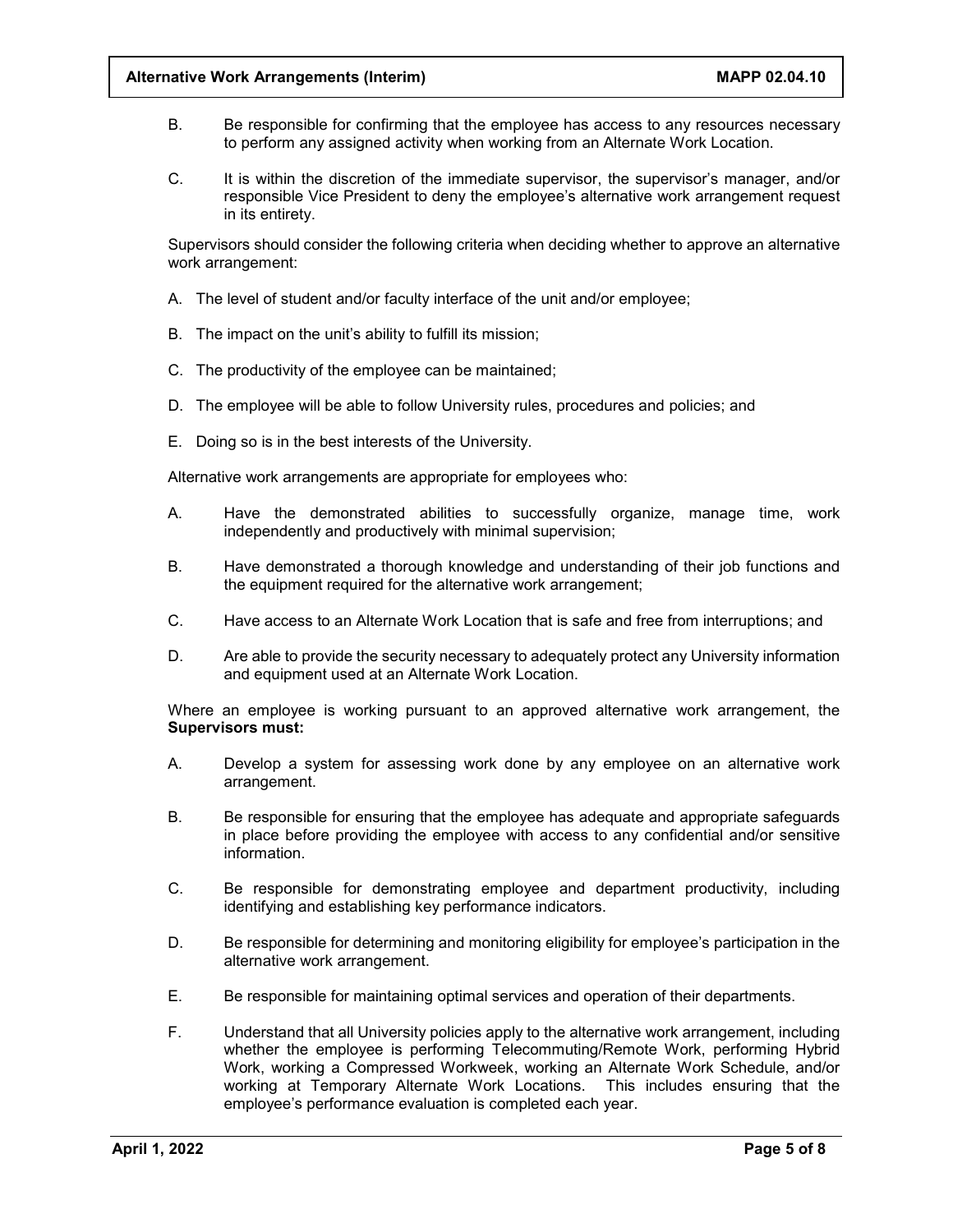### VII. WORK DOCUMENTATION, TIMEKEEPING, AND LEAVE

- A. Participating employees and supervisors should identify work items for review and discussion on an ongoing basis to ensure that tasks are fully described and timely performed and/or completed.
- B. Timekeeping. Participating non-exempt employees will be required to maintain accurate time accounting documentation to support their work hours and must submit regular weekly time reports detailing hours worked. Departments shall maintain all time records for the employee.
	- i. Overtime. Under the Federal Fair Labor Standards Act (FLSA), non-exempt employees will be compensated in pay or compensatory time for overtime that has been approved by the supervisor in accordance with the provisions of the FLSA.
	- ii. State Compensatory Time. With the approval, as delegated by the responsible Vice President, an employee may earn state compensatory time for work performed at an Alternate Work Location.
	- iii. Pursuant to established University policies, employees must obtain supervisory approval before taking accrued and available leave.

## VII. USE OF EQUIPMENT

- A. Employee must use only University approved software for connecting with the University's network (VPN) from their Alternate Work Location.
- B. Employee is responsible for providing workspace, telephone, printing, networking and/or internet capabilities at their Alternate Work Location.
	- i. Internet access must be via DSL, Cable Modem, or a current bandwidth network.
- C. Employee must always run current anti-virus software and follow University security rules, copyright laws, and procedures.
	- i. Employee must follow all other software licensing and copyright laws, as well as all precautions and requirements related to working at their Alternate Work Location.
- D. University owned equipment and University office supplies are only to be used for official University work needs and business in accordance with University policy.
	- i. Employee agrees to protect University-owned equipment, records, and materials from unauthorized or accidental access, use, modification, destruction, or disclosure.
- E. Employee understands that all equipment, records, and materials provided by the University shall remain the property of the University.
- F. No Protected Health Information or other confidential and/or proprietary information may be stored on personal electronic equipment.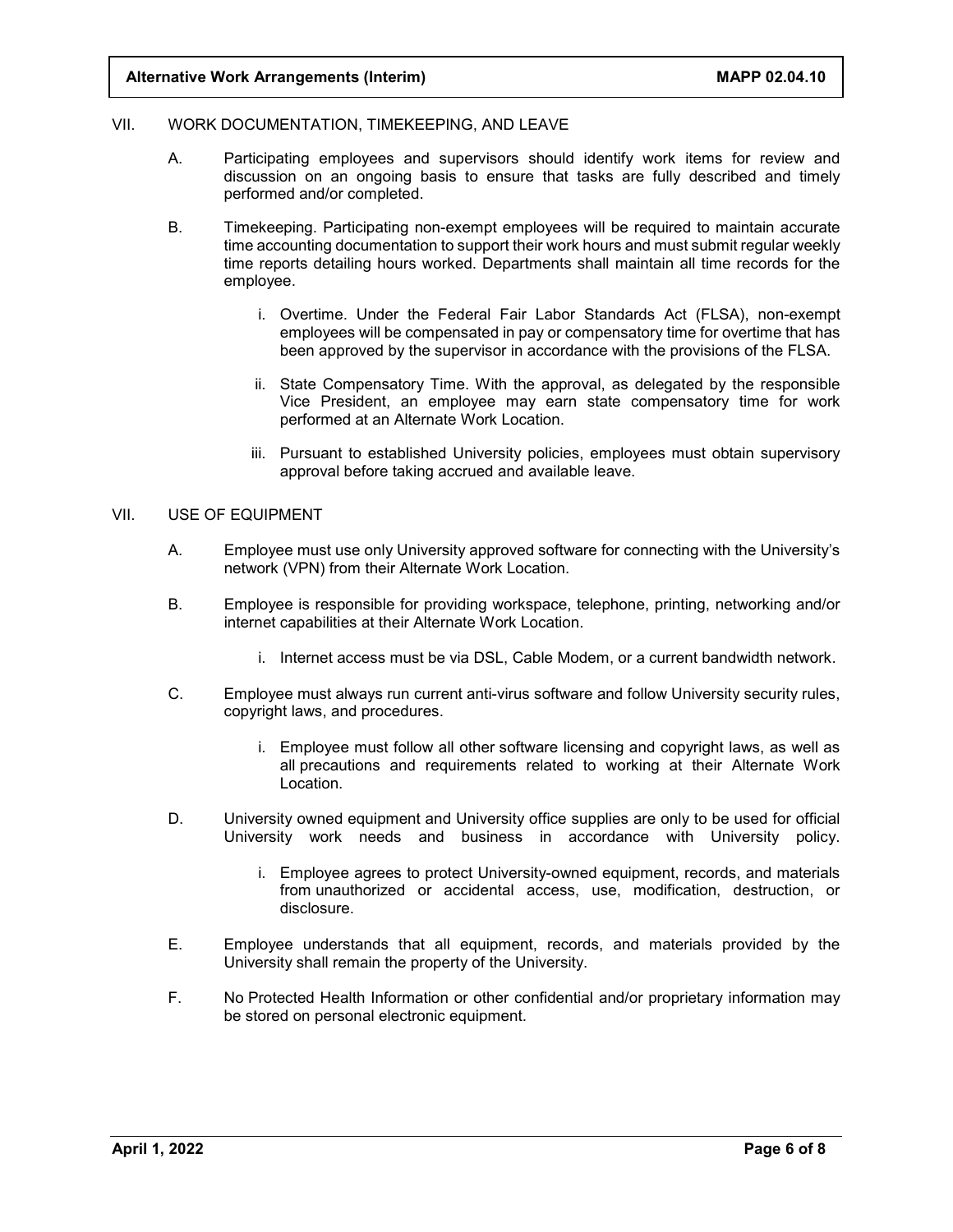## VIII. PROCEDURE

The procedure for requesting an alternative work arrangement varies depending on which type of arrangement the employee is seeking:

- A. Temporary Alternate Work Locations: Employees seeking Temporary Alternate Work Locations must make a request in writing to their immediate supervisor. Immediate supervisors have the authority to grant, modify, or deny the request.
- B. Alternate Work Schedules and Compressed Workweek: Employees seeking Alternate Work Schedules and Compressed Workweek arrangements shall submit an alternative work arrangement request to their immediate supervisor via the Alternative Work Arrangement Request Form. As delegated by the responsible Vice President, immediate supervisors have the authority to grant, modify, or deny the request. If an immediate supervisor grants the request, then the immediate supervisor and employee must execute an Alternative Work Arrangement Agreement.
- C. Hybrid Work: Employees seeking a Hybrid Work arrangement shall submit an alternative work arrangement request to their immediate supervisor via the Alternative Work Arrangement Request Form. Immediate supervisors must review the request and have the authority to deny any request. If an immediate supervisor agrees with the request, then the immediate supervisor and employee must execute an Alternative Work Arrangement Agreement, subject to the approval of the employee's responsible Vice President. Hybrid Work arrangement requests must be approved by the employee's immediate supervisor and responsible Vice President in order to become effective.
- D. Telecommuting/Remote Work: Employees seeking a Telecommuting/Remote Work arrangement shall submit an alternative work arrangement request to their immediate supervisor via the Alternative Work Arrangement Request Form. Immediate supervisors must review the request and have the authority to deny any request. If an immediate supervisor agrees with the request, and the position has been classified as 100% remote by Human Resources, then the immediate supervisor and employee must execute an Alternative Work Arrangement Agreement, subject to the approval of the employee's responsible Vice President and Human Resources. Telecommuting/Remote Work requests must be approved by the employee's immediate supervisor, responsible Vice President, and Human Resources in order to become effective.

## IX. LIABILITY

- A. The University assumes no liability for injury at an Alternate Work Location to any person who would not be in the work area if the duties were being performed at the Regularly Assigned Place of Employment. An injured employee participating in an alternative work arrangement must notify their supervisor immediately and complete all requested documents. Workers' Compensation benefits may apply to injuries arising out of and in the course and scope of employment.
- B. The University is not liable for damages to employee-owned equipment being used as part of an alternative work arrangement. The employee is liable for any equipment lost, stolen, or damaged, including because of negligence, misuse, or abuse. The University is not liable for operating costs, home maintenance, or any other incidental costs (e.g. utilities, telephone, insurance) arising out of or relating to the employee's flexible workplace arrangement.